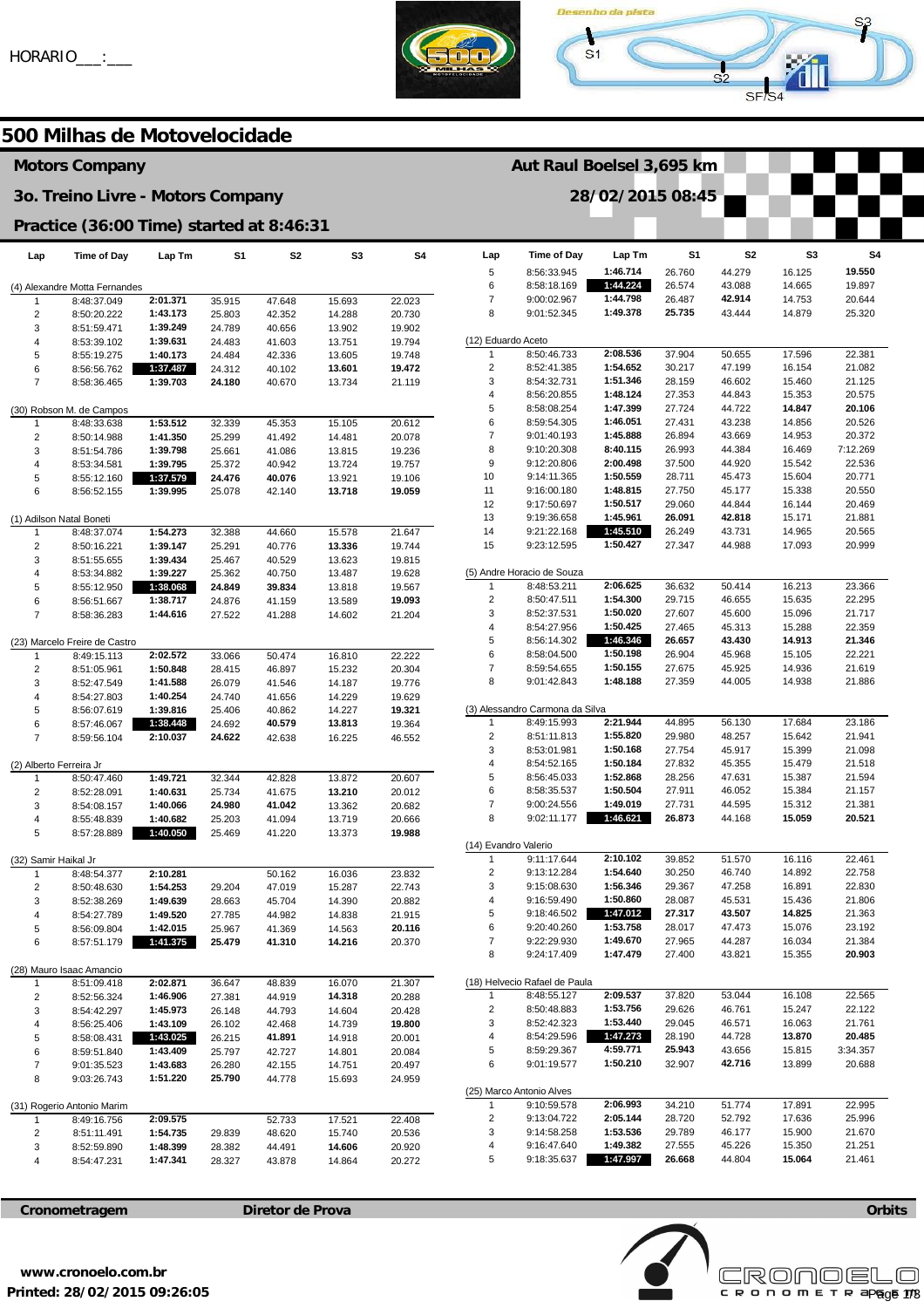



**Aut Raul Boelsel 3,695 km** 

## **500 Milhas de Motovelocidade**

## **Motors Company**

#### **3o. Treino Livre - Motors Company**

### **Practice (36:00 Time) started at 8:46:31**

| Lap                            | <b>Time of Day</b>          | Lap Tm               | S1               | S2               | S3               | S <sub>4</sub>   |  |  |  |
|--------------------------------|-----------------------------|----------------------|------------------|------------------|------------------|------------------|--|--|--|
| 6                              | 9:20:23.731                 | 1:48.094             | 27.010           | 44.409           | 15.558           | 21.117           |  |  |  |
| $\overline{7}$                 | 9:22:14.943                 | 1:51.212             | 28.381           | 45.037           | 16.049           | 21.745           |  |  |  |
| 8                              | 9:24:04.823                 | 1:49.880             | 27.107           | 44.872           | 15.485           | 22.416           |  |  |  |
| (6) Andrey Leandro de Oliveira |                             |                      |                  |                  |                  |                  |  |  |  |
| 1                              | 8:49:12.476                 | 2:20.928             | 46.334           | 54.107           | 17.644           | 22.793           |  |  |  |
| $\overline{2}$                 | 8:51:05.286                 | 1:52.810             | 31.109           | 45.701           | 15.541           | 20.459           |  |  |  |
| 3                              | 8:52:53.470                 | 1:48.184             | 27.393           | 43.867           | 16.237           | 20.687           |  |  |  |
| 4                              | 8:54:46.739                 | 1:53.269             | 26.997           | 48.496           | 15.841           | 21.935           |  |  |  |
| (27) Marcus David Dietrich     |                             |                      |                  |                  |                  |                  |  |  |  |
| 1                              | 8:49:15.854                 | 2:19.014             | 43.134           | 55.426           | 16.800           | 23.605           |  |  |  |
| 2                              | 8:51:10.457                 | 1:54.603             | 29.319           | 47.557           | 15.676           | 22.051           |  |  |  |
| 3                              | 8:53:00.857                 | 1:50.400             | 27.432           | 44.695           | 15.411           | 22.862           |  |  |  |
| 4                              | 8:54:49.287                 | 1:48.430             | 27.932           | 44.455           | 14.755           | 21.288           |  |  |  |
| 5                              | 8:56:37.477                 | 1:48.190             | 26.950           | 44.409           | 14.887           | 21.944           |  |  |  |
| 6                              | 8:58:26.094                 | 1:48.617             | 27.306           | 43.842           | 15.191           | 22.278           |  |  |  |
| $\overline{7}$                 | 9:00:16.224                 | 1:50.130             | 27.429           | 45.290           | 15.501           | 21.910           |  |  |  |
| 8                              | 9:02:07.600                 | 1:51.376             | 27.343           | 45.924           | 15.813           | 22.296           |  |  |  |
|                                | (11) Dolivar Jimenes Junior |                      |                  |                  |                  |                  |  |  |  |
| 1                              | 8:54:48.138                 | 2:15.127             | 43.170           | 51.770           | 16.269           | 23.794           |  |  |  |
| $\overline{2}$                 | 8:56:43.290                 | 1:55.152             | 29.583           | 46.768           | 15.632           | 23.169           |  |  |  |
| 3                              | 8:58:35.709                 | 1:52.419             | 29.091           | 45.477           | 15.284           | 22.567           |  |  |  |
| p4                             | 9:10:07.147                 | 11:31.438            | 28.409           | 45.325           | 16.486           |                  |  |  |  |
| 5                              | 9:12:09.252                 | 2:02.105             | 36.443           | 46.815           | 15.214           | 23.515           |  |  |  |
| 6                              | 9:14:02.706                 | 1:53.454             | 29.320           | 45.565           | 15.078           | 23.491           |  |  |  |
| 7                              | 9:15:59.258                 | 1:56.552             | 28.757           | 46.281           | 17.935           | 23.579           |  |  |  |
| 8                              | 9:17:51.410                 | 1:52.152             | 28.793           | 44.732           | 16.050           | 22.577           |  |  |  |
| 9                              | 9:19:40.703                 | 1:49.293             | 27.426           | 44.560           | 14.630           | 22.677           |  |  |  |
| 10                             | 9:21:31.161                 | 1:50.458             | 27.615           | 44.371           | 15.801           | 22.671           |  |  |  |
| 11                             | 9:23:21.397                 | 1:50.236             | 28.265           | 44.475           | 14.457           | 23.039           |  |  |  |
|                                | (26) Marcos Eduardo Garcia  |                      |                  |                  |                  |                  |  |  |  |
| 1                              | 8:49:15.288                 | 2:22.616             | 45.636           | 55.945           | 17.155           | 23.880           |  |  |  |
| 2                              | 8:51:11.581                 | 1:56.293             | 29.771           | 48.644           | 15.740           | 22.138           |  |  |  |
| 3                              | 8:53:07.279                 | 1:55.698             | 30.387           | 46.963           | 16.008           | 22.340           |  |  |  |
| 4                              | 8:54:58.545                 | 1:51.266             | 27.369           | 46.323           | 15.361           | 22.213           |  |  |  |
| 5                              | 8:56:48.419                 | 1:49.874             | 27.395           | 45.249           | 15.477           | 21.753           |  |  |  |
| 6                              | 8:58:40.870                 | 1:52.451             | 27.278           | 46.819           | 16.197           | 22.157           |  |  |  |
| $\overline{7}$                 | 9:00:32.778                 | 1:51.908             | 27.512           | 46.326           | 15.280           | 22.790           |  |  |  |
| 8                              | 9:02:26.313                 | 1:53.535             | 27.080           | 47.425           | 15.528           | 23.502           |  |  |  |
|                                | (9) Carlos Rodrigo Oliveira |                      |                  |                  |                  |                  |  |  |  |
| 1                              | 8:49:09.993                 | 2:21.156             | 47.366           | 53.607           | 17.062           | 23.014           |  |  |  |
| $\overline{2}$                 | 8:51:07.714                 | 1:57.721             | 31.944           | 47.493           | 16.352           | 21.932           |  |  |  |
| 3<br>4                         | 8:52:59.455                 | 1:51.741<br>1:51.885 | 28.874           | 45.775           | 15.522           | 21.570           |  |  |  |
| 5                              | 8:54:51.340<br>8:56:44.401  | 1:53.061             | 28.639<br>28.917 | 45.896<br>47.044 | 16.052<br>15.982 | 21.298<br>21.118 |  |  |  |
| 6                              | 8:58:34.427                 | 1:50.026             | 27.740           | 44.771           | 15.811           | 21.704           |  |  |  |
| 7                              | 9:00:46.579                 | 2:12.152             | 28.369           | 1:05.704         | 16.754           | 21.325           |  |  |  |
| 8                              | 9:02:39.298                 | 1:52.719             | 28.201           | 46.330           | 15.771           | 22.417           |  |  |  |
| (33) Sergio Securato           |                             |                      |                  |                  |                  |                  |  |  |  |
| 1                              | 8:49:45.725                 | 2:15.126             | 38.739           | 54.430           | 18.223           | 23.734           |  |  |  |
| 2                              | 8:51:45.713                 | 1:59.988             | 30.904           | 49.727           | 16.540           | 22.817           |  |  |  |
| 3                              | 8:53:39.291                 | 1:53.578             | 28.672           | 47.502           | 15.815           | 21.589           |  |  |  |
| 4                              | 8:55:29.560                 | 1:50.269             | 27.497           | 45.666           | 15.684           | 21.422           |  |  |  |
| 5                              | 8:57:20.749                 | 1:51.189             | 28.671           | 45.700           | 15.435           | 21.383           |  |  |  |
| 6                              | 8:59:13.607                 | 1:52.858             | 28.218           | 47.116           | 15.766           | 21.758           |  |  |  |
| 7                              | 9:01:06.258                 | 1:52.651             | 28.034           | 47.735           | 15.281           | 21.601           |  |  |  |
| (36) Wagner Manduchi           |                             |                      |                  |                  |                  |                  |  |  |  |
| 1                              | 8:49:54.720                 | 2:08.536             | 38.704           | 50.242           | 16.972           | 22.618           |  |  |  |
| 2                              | 8:51:45.273                 | 1:50.553             | 28.580           | 46.015           | 15.462           | 20.496           |  |  |  |
| 3                              | 8:53:39.004                 | 1:53.731             | 26.852           | 44.414           | 14.827           | 27.638           |  |  |  |

| 28/02/2015 08:45             |                                             |                      |                  |                  |                  |                    |  |  |  |
|------------------------------|---------------------------------------------|----------------------|------------------|------------------|------------------|--------------------|--|--|--|
|                              |                                             |                      |                  |                  |                  |                    |  |  |  |
|                              |                                             |                      |                  |                  |                  |                    |  |  |  |
| Lap                          | <b>Time of Day</b>                          | Lap Tm               | S1               | S2               | S3               | S4                 |  |  |  |
| 4                            | 8:55:31.516<br>8:59:35.964                  | 1:52.512<br>4:04.448 | 29.267           | 45.848           | 15.385           | 22.012<br>2:34.875 |  |  |  |
| 5<br>6                       | 9:01:32.855                                 | 1:56.891             | 27.648<br>34.195 | 46.220<br>46.259 | 15.705<br>15.065 | 21.372             |  |  |  |
|                              |                                             |                      |                  |                  |                  |                    |  |  |  |
| 1                            | (7) Antonio Fabrizio Passari<br>9:10:35.908 | 2:10.058             | 38.391           | 51.712           | 16.175           | 23.697             |  |  |  |
| 2                            | 9:12:32.954                                 | 1:57.046             | 30.881           | 48.473           | 15.619           | 22.073             |  |  |  |
| 3                            | 9:14:28.523                                 | 1:55.569             | 28.473           | 49.229           | 15.590           | 22.277             |  |  |  |
| 4                            | 9:16:21.796                                 | 1:53.273             | 27.733           | 46.477           | 17.034           | 22.029             |  |  |  |
| 5                            | 9:18:15.245                                 | 1:53.449             | 27.098           | 46.726           | 16.250           | 23.375             |  |  |  |
| 6                            | 9:20:07.264                                 | 1:52.019             | 28.297           | 45.741           | 15.068           | 22.913             |  |  |  |
| 7<br>8                       | 9:21:58.227<br>9:23:51.752                  | 1:50.963<br>1:53.525 | 27.937<br>27.587 | 46.199<br>46.222 | 15.183<br>16.838 | 21.644<br>22.878   |  |  |  |
|                              |                                             |                      |                  |                  |                  |                    |  |  |  |
|                              | (10) Derick Rene Filippini                  |                      |                  |                  |                  |                    |  |  |  |
| 1<br>2                       | 9:10:45.956<br>9:13:04.015                  | 2:29.937<br>2:18.059 | 45.405<br>35.554 | 58.578<br>53.206 | 17.651<br>19.111 | 28.303<br>30.188   |  |  |  |
| 3                            | 9:15:04.768                                 | 2:00.753             | 31.173           | 50.376           | 15.065           | 24.139             |  |  |  |
| 4                            | 9:17:01.422                                 | 1:56.654             | 29.914           | 47.620           | 14.960           | 24.160             |  |  |  |
| 5                            | 9:19:05.814                                 | 2:04.392             | 29.372           | 54.162           | 15.868           | 24.990             |  |  |  |
| 6                            | 9:21:01.394                                 | 1:55.580             | 30.269           | 47.188           | 14.623           | 23.500             |  |  |  |
| 7                            | 9:22:53.591                                 | 1:52.197             | 29.648           | 46.031           | 13.697           | 22.821             |  |  |  |
|                              | (34) Thiago de Moraes Ribeiro               |                      |                  |                  |                  |                    |  |  |  |
| 1                            | 9:11:45.403                                 | 2:23.881             | 40.779           | 58.326           | 19.734           | 25.015             |  |  |  |
| 2                            | 9:13:46.990                                 | 2:01.587             | 31.358           | 48.471           | 17.170           | 24.588             |  |  |  |
| 3                            | 9:15:43.517                                 | 1:56.527             | 30.166           | 46.915           | 16.602           | 22.844             |  |  |  |
| 4                            | 9:17:41.864                                 | 1:58.347<br>1:55.728 | 28.939           | 50.072           | 16.033           | 23.303             |  |  |  |
| 5<br>6                       | 9:19:37.592<br>9:21:30.788                  | 1:53.196             | 28.920<br>28.708 | 47.066<br>45.788 | 16.388<br>15.920 | 23.354<br>22.780   |  |  |  |
| 7                            | 9:23:25.072                                 | 1:54.284             | 28.571           | 46.681           | 15.697           | 23.335             |  |  |  |
|                              |                                             |                      |                  |                  |                  |                    |  |  |  |
| 1                            | (19) Jorge da Costa Neto<br>8:49:57.994     | 2:07.383             |                  | 50.284           | 16.779           | 22.869             |  |  |  |
| 2                            | 8:51:52.629                                 | 1:54.635             | 28.697           | 47.065           | 16.554           | 22.319             |  |  |  |
| 3                            | 8:53:45.984                                 | 1:53.355             | 27.633           | 46.700           | 16.926           | 22.096             |  |  |  |
| 4                            | 8:55:41.080                                 | 1:55.096             | 28.758           | 48.081           | 16.540           | 21.717             |  |  |  |
| 5                            | 8:57:34.875                                 | 1:53.795             | 28.141           | 47.483           | 16.400           | 21.771             |  |  |  |
|                              | (35) Vagner Francisco da Silva              |                      |                  |                  |                  |                    |  |  |  |
| 1                            | 9:11:02.926                                 | 2:19.986             |                  | 53.401           | 18.403           | 24.523             |  |  |  |
| 2                            | 9:13:06.979                                 | 2:04.053             | 31.075           | 50.867           | 17.941           | 24.170             |  |  |  |
| 3<br>4                       | 9:15:09.613<br>9:17:08.866                  | 2:02.634<br>1:59.253 | 32.030           | 49.397<br>48.658 | 17.602           | 23.605             |  |  |  |
| 5                            | 9:19:07.085                                 | 1:58.219             | 30.339<br>29.500 | 48.622           | 17.194<br>17.050 | 23.062<br>23.047   |  |  |  |
| 6                            | 9:21:06.490                                 | 1:59.405             | 30.247           | 49.530           | 16.980           | 22.648             |  |  |  |
| 7                            | 9:23:00.800                                 | 1:54.310             | 28.361           | 46.724           | 16.616           | 22.609             |  |  |  |
|                              | (21) Kleber Rafael Schiavinatto             |                      |                  |                  |                  |                    |  |  |  |
| 1                            | 9:11:54.188                                 | 2:17.789             | 41.438           | 52.627           | 18.708           | 24.891             |  |  |  |
| 2                            | 9:13:58.168                                 | 2:03.980             | 31.249           | 50.689           | 18.148           | 23.894             |  |  |  |
| 3                            | 9:15:58.981                                 | 2:00.813             | 29.479           | 49.476           | 18.226           | 23.632             |  |  |  |
| 4                            | 9:17:59.426                                 | 2:00.445             | 30.260           | 49.758           | 17.778           | 22.649             |  |  |  |
| 5                            | 9:19:59.236                                 | 1:59.810             | 32.137           | 47.828           | 17.322           | 22.523             |  |  |  |
| 6                            | 9:21:54.845                                 | 1:55.609<br>1:56.028 | 28.716           | 47.551           | 17.247           | 22.095             |  |  |  |
| 7                            | 9:23:50.873                                 |                      | 28.536           | 47.943           | 17.225           | 22.324             |  |  |  |
| (111)                        |                                             |                      |                  |                  |                  |                    |  |  |  |
| 1                            | 9:13:02.980                                 | 2:36.067             | 43.252           | 1:00.331         | 22.666           | 29.698             |  |  |  |
| 2<br>3                       | 9:15:08.991<br>9:17:10.278                  | 2:06.011<br>2:01.287 | 31.384<br>31.460 | 53.362<br>49.247 | 17.449<br>17.348 | 23.816<br>23.232   |  |  |  |
| 4                            | 9:19:08.074                                 | 1:57.796             | 29.378           | 48.728           | 16.538           | 23.152             |  |  |  |
| 5                            | 9:21:06.950                                 | 1:58.876             | 30.056           | 49.584           | 16.672           | 22.564             |  |  |  |
| 6                            | 9:23:03.407                                 | 1:56.457             | 29.305           | 47.623           | 16.381           | 23.148             |  |  |  |
| (16) Felipe Aceto dos Santos |                                             |                      |                  |                  |                  |                    |  |  |  |





**Orbits** 

**Printed: 28/02/2015 09:26:05 www.cronoelo.com.br**